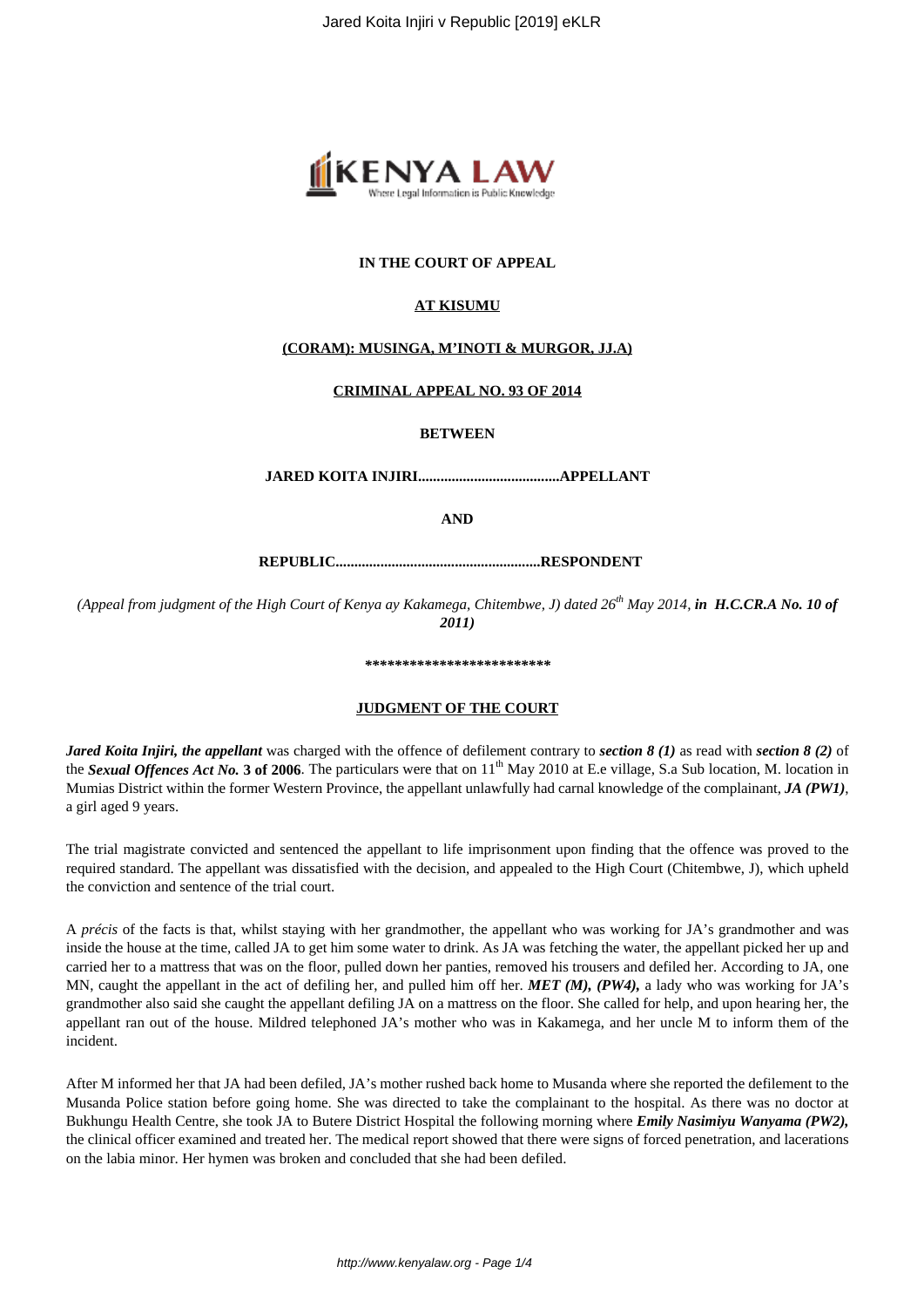The appellant denied committing the offence and stated in his unsworn defence that he was accused of defiling a young girl whose name was not given to him.

The appellant now prefers a second appeal to this Court on the grounds that the learned judge erred in failing to appreciate that there was a discrepancy between the evidence of JA and Mildred; that Mildred was not a credible witness; that the prosecution evidence was contradictory; in failing to find that the appellant was not properly identified; in failing to find that vital witnesses did not testify; in failing to find that PW1, PW2 and PW4, who were relatives intended to frame him; that there was no first report of his name made to the police or specified in the Occurrence Book; in failing to realize that the trial court wrongly convicted the appellant under the Criminal Procedure Code.

The appellant who appeared in person, filed written submissions which were presented in Court where he submitted that he was not properly identified as, the complainant stated that the person who defiled her was 'Okembo' who used to work for her grandmother; that his name was not mentioned in a first report or stated in the Occurrence Book. It was further submitted that the evidence of JA and Mildred was at a variance, as the complainant had stated that one MN who was working in her grandmother's home had removed him from the complainant, while Mildred also claimed to have caught the appellant defiling her, yet MN who was a crucial witness was not called to testify.

It was also argued that one M and the complainant's grandmother were also not called to testify.

*Mr. Sirtuy*, learned prosecution counsel for the State, opposed the appeal and spuriously submitted that the appellant was identified by the complainant through recognition; that the P3 form corroborated the complainant's evidence; that the High Court evaluated the evidence in the exercise of its jurisdiction, and arrived at the correct conclusion.

The case of *M'Riungu vs Republic [1983] KLR 455* sets out our obligations as a second appellate court thus;

*"Where a right of appeal is confined to questions of law an appellate court has loyalty to accept the findings of fact of the lower court(s) and resist the temptation to treat the findings of fact as holdings of law or mixed finding of fact and law and it should not interfere with the decision of the trial or first appellate court unless it is apparent that on the evidence, no reasonable tribunal could have reached the same conclusion, which would be the same as holding the decision is bad in law."*

In the circumstances we discern that the issues for our consideration are;

*i) whether the appellant was properly identified as there was no first report of his name made to the police;* 

*ii) whether the evidence of PW1 and PW4 was at variance;* 

*iii) whether the prosecution evidence was contradictory;* 

*iv) whether the prosecution failed to call vital witnesses to testify;* 

*v) whether the appellant was framed; and*

*vi) whether the trial court erred in convicting the appellant under the Criminal Procedure Code.*

As concerns his identification, the appellant's complaint is that, in her evidence, JA referred to him as 'Okembo', a person who used to work at her grandmother's house. In addressing this issue, the High Court found that this may have been the appellant's unofficial name, and that at all times it was clear JA was referring to the appellant.

Our view is that, there can be no question that both JA and Mildred properly identified the appellant through recognition. This is because the appellant was working in JA's grandmother's home where she was staying at the time, which he has not denied. He was a person that was known to her. The incident took place at 2 pm in the afternoon, when there was daylight, and both JA who was defiled by the appellant, and Mildred who caught the appellant defiling JA, saw and identified him. Given these circumstances, we are satisfied that the appellant was properly identified, and therefore this ground fails.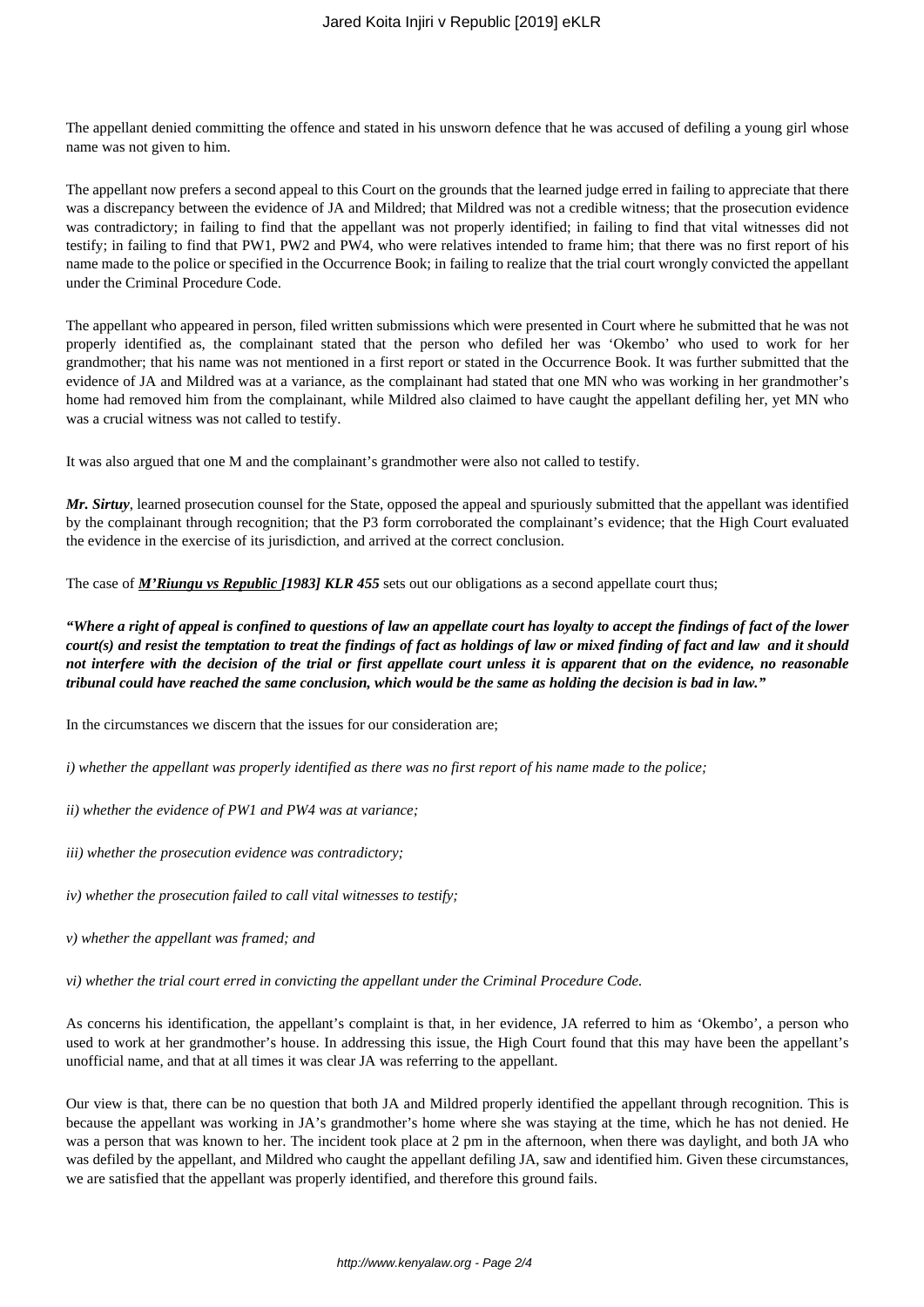The appellant's next complaint was that the evidence of JA and Mildred was at variance, particularly with regard to the identity of the person who caught the appellant defiling JA. It is noteworthy that, when evaluating this evidence, neither the trial court nor the High Court sought to address this discrepancy.

According to JA, one MN, not Mildred, caught the appellant defiling her, while Mildred testified that she found the appellant defiling JA. And that it was after she called for help that the appellant got up and ran out of the house. Since MN was not called to testify, there is no question that there was a discrepancy in the evidence between JA's and Mildred's evidence as to who caught the appellant defiling JA.

This being the case, we must consider the discrepancy in the light of the entire prosecution evidence to determine whether it rendered the conviction unsafe, and if it occasioned any prejudice upon the appellant.

A review of the evidence in its totality definitively points to the appellant as having committed the offence. JA stated that the appellant, who was known to her, defiled her on a mattress in her grandmother's house. *Section 124* of the *Evidence Act,* allows the court to receive the victim's evidence and proceed to convict, if satisfied that the victim is telling the truth. The trial court found her evidence to be credible and believable, and on this basis it relied on it to convict the appellant. But this is not all. JA's evidence was further corroborated by the clinical officer's testimony and the medical report which concluded that she was defiled.

So that, with or without Mildred or MN's evidence, the prosecution evidence that was before the court was sufficient to reach a finding that the appellant defiled JA, which thereby rendered his conviction safe. We find this ground to be without merit.

As to whether the prosecution failed to call JA's grandmother, M and MN as crucial witnesses, *section 143* of the *Evidence Act* provides that no particular number of witnesses is required to prove a particular fact. As such, we take the view that it was the prosecution's prerogative to call such witnesses as it deemed necessary to prove its case.

Having said that, M, was not present during the incident, and therefore, he would not have had anything to add to the prosecution's case. And though JA's grandmother was sitting outside her house, she did not witness the incident. And we have already addressed the net effect of MN's evidence above, and do not see what prejudice was occasioned to the appellant following the prosecutions failure to call her as a witness. As a consequence, this ground fails.

Concerning the allegation that he was framed, the appellant does not specify any basis for this assertion. In addressing this issue, the High Court had this to say;

# *"There is no evidence that the appellant was being framed as it is not stated whether there was any grudge."*

We would add that, without any factors to support the existence of a frame up, the allegation is unfounded.

On the complaint that the trial court erred in convicting the appellant under the Criminal Procedure Code, the High Court concluded that there was no prejudice to the appellant, and in any event, when the court was passing sentence, it found the appellant guilty as charged under *section 8 (2)* of the *Sexual Offences Act*.

We would agree that no prejudice was occasioned by the appellant by the mention of the Criminal Procedure Code, instead of the Sexual Offences Act, as at all times he was aware of the charges he was facing, and was convicted and sentenced in respect of those same charges.

This then leaves the question of the sentence. Arising from the decision in *Francis Karioko Muruatetu & Another vs Republic, SC Pet. No. 16 of 2015* where the Supreme Court held that the mandatory death sentence prescribed or the offence of murder by *section 204* of the *Penal Code* was unconstitutional. The Court took the view that;

*"Section 204 of the Penal Code deprives the Court of the use of judicial discretion in a matter of life and death. Such law can only be regarded as harsh, unjust and unfair. The mandatory nature deprives that the Courts of their legitimate jurisdiction to exercise discretion not to impose the death sentence in an appropriate case. Where a Court listens to mitigating circumstances but has, nevertheless, to impose a set sentence, the sentence imposed fails to conform to the tenets of fair trial that accrue to the accused persons under the Article 25 of the Constitution; an absolute right."*